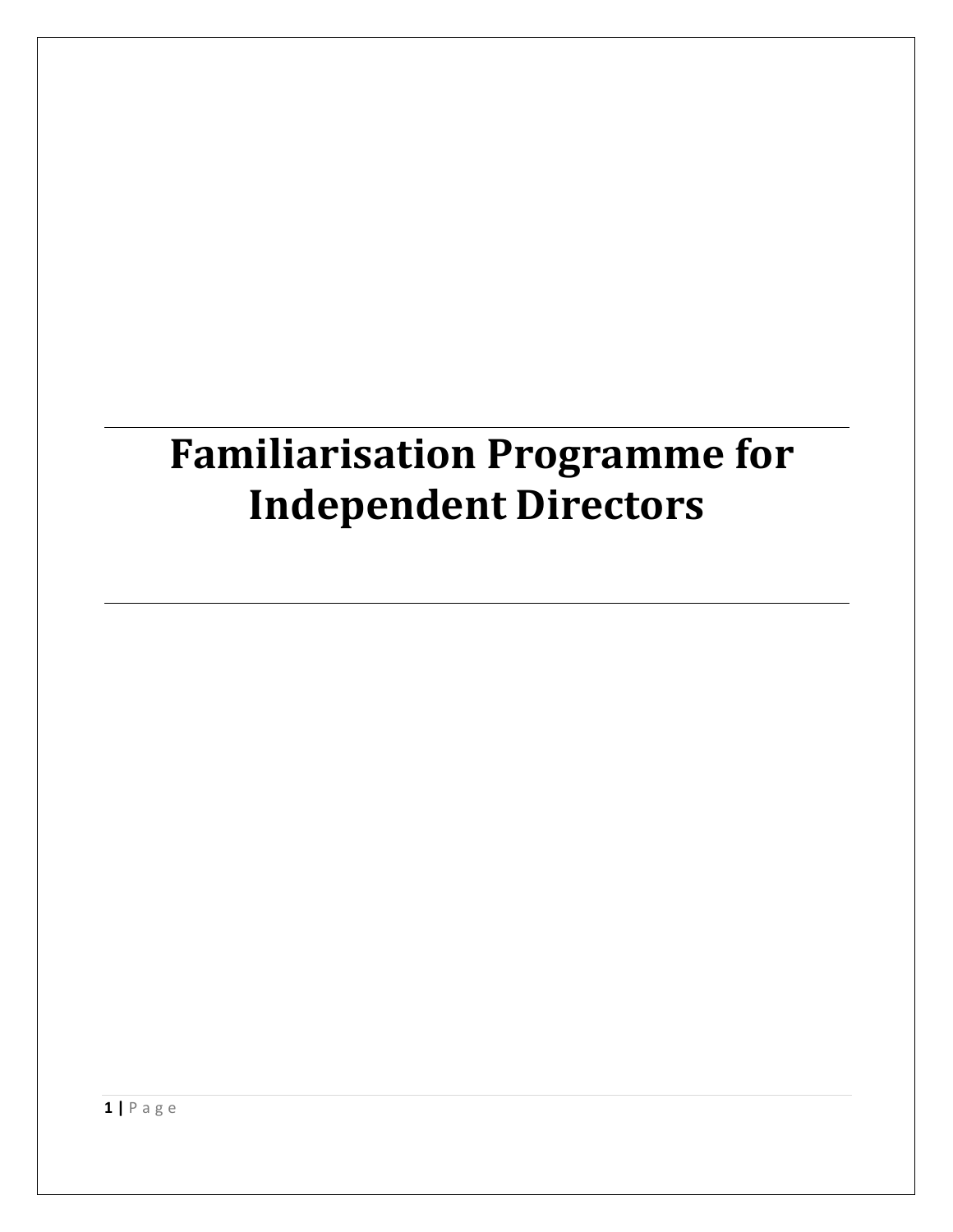# **Contents**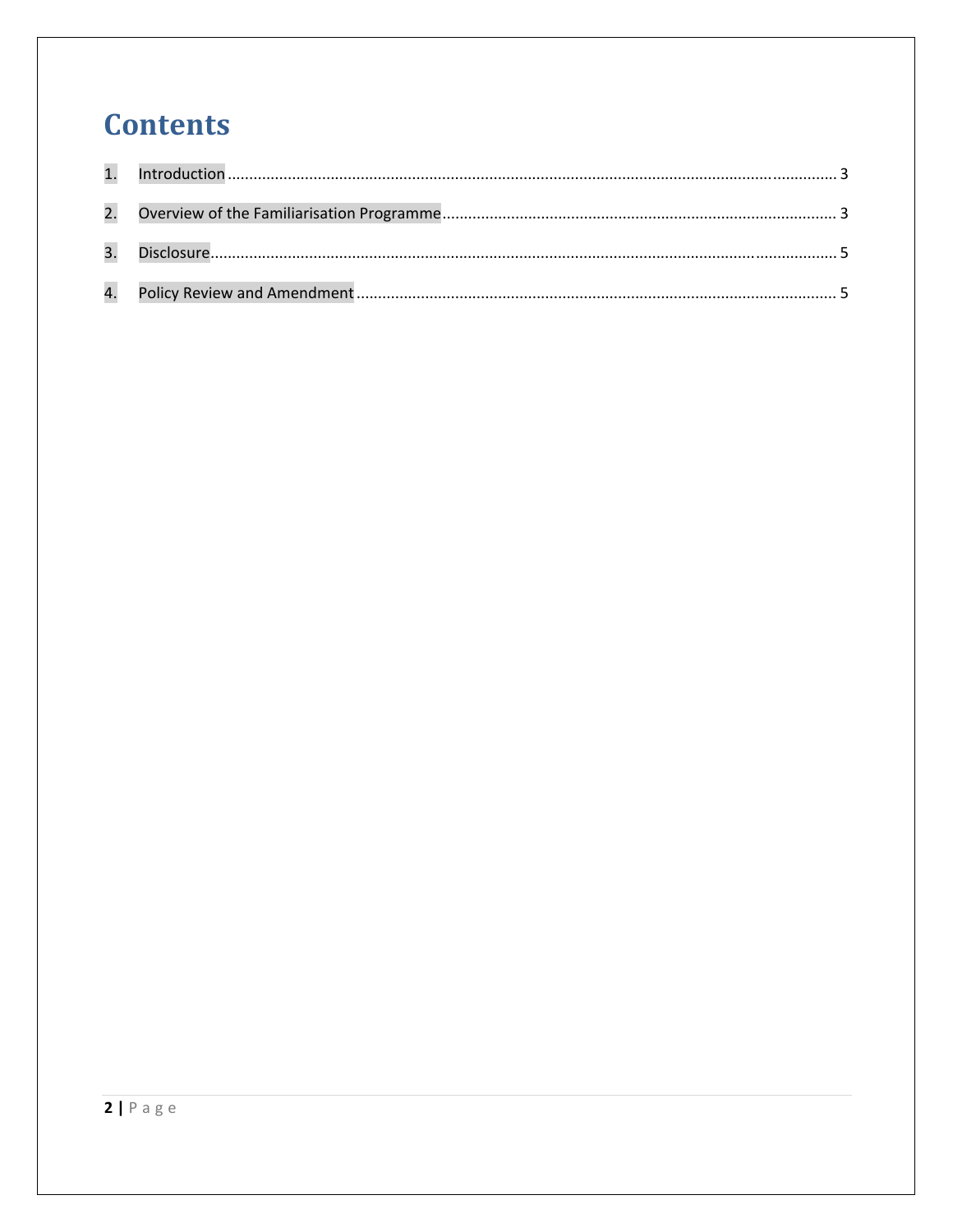### 1. **Introduction**

In accordance with the Companied Act, 2013 and the Securities and Exchange Board of India (Listing Obligations and Disclosure Requirements) Regulations, 2015, as amended (the "**Listing Regulations**"), the board of directors (the "**Board**") of Bajaj Consumer Care Limited (the "**Company**"), has adopted a familiarisation programme for independent directors of the Company (the "**Independent Directors**"), to familiarise the Independent Directors with the Company, their roles, rights, responsibilities in the Company, nature of the industry in which the Company operates, business model of the Company, etc., through various programmes. The Board is further encouraged to continue the training sessions to ensure that the Board members are kept up to date.

# **2. Overview of the Familiarisation Programme**

Upon appointment, the Directors are provided a letter of appointment, explaining the role, function, duties and responsibilities as a Director. The Company conducts an induction programme to familiarize the Independent Director who has joined the Company, to provide insight on the business and operations of the Company and to familiarise them with the industry in which it operates. The independent directors are provided an overview of:

- 1. Criteria of independence applicable to Independent Directors in accordance with the Companies Act, 2013, as amended and the rules made thereunder and the Listing Regulations;
- 2. Compliance personnel/achievers, on whom reliance can be placed by the Independent Directors;
- 3. Time allocation by the Independent Directors on financial controls, overseeing systems of risk management, financial management compliance, corporate social responsibility, stakeholders' conflicts, Board effectiveness, strategic direction, meetings and performance assessment;
- 4. Roles, functions, duties, responsibilities and liabilities of Independent Directors;
- 5. Directors Responsibility Statement forming part of Boards' Report;
- 6. Vigil Mechanism including policy formulation, disclosures, code for Independent Directors, fraud response plan, obtaining Audit Committee approval, wherever required;
- 7. Risk Management systems and framework;
- 8. Board evaluation process and procedures;
- 9. Dealing with related party transactions under the Companies Act, 2013 and the Listing Agreement;
- 10. Internal financial controls and
- 11. Loans and Investments under the Companies Act, 2013, as amended.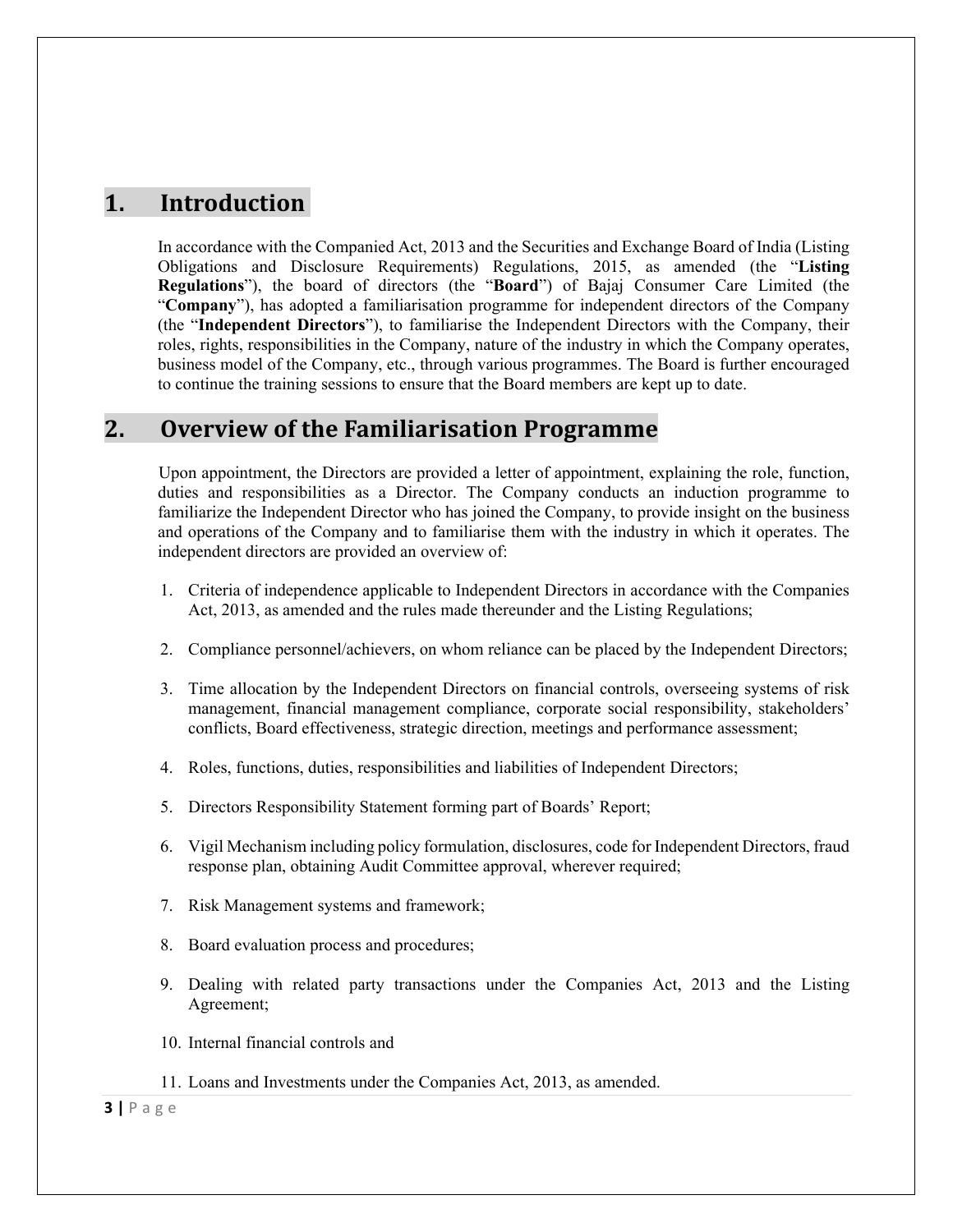The Company facilitates the familiarization of the members of its Board with the industry and its operations. The Company follows a structured orientation and training programme for the Independent Directors to help them get a deep understanding of the Company's operations, policies, its stakeholders, senior management team, risks profile and growth opportunities. Details of various familiarisation programmes for Independent Directors are highlighted below:

#### **A. Induction on joining the Board of Directors of the Company:**

Conducting introductory programme and sharing of the following documents with the new Director of the Company for his / her references:

- Memorandum of Association and Articles of Association of the Company
- Annual Reports of last three consecutive years
- Code of Conduct for Directors and senior managerial personnel
- Note on Directors' roles and responsibilities
- Policy Handbook of the Company comprising of policies on various business aspects and practices
- Organizational chart of the Company and the profile of all the Directors and the senior managerial personnel of the Company
- List of contact details of the Directors, senior managerial personnel and their personal/ executive assistants
- Material of the Company that explains the nature of products, production process, etc.
- Note on the budget of the Company for the particular Financial Year

#### **B. Process of familiarisation followed by the Company on a continuous basis**

- (i) All the Independent Directors are made aware of their roles and responsibilities at the time of appointment through a formal letter of appointment, which also stipulates various terms and conditions of their engagement.
- (ii) The members of the management team make presentations to the Independent Directors which inter alia covers the industry scenario, strategic priorities for the Company and the business model of the Company.

#### **C. Knowledge Transfer Sessions from time to time**

(i) The Company management may organise presentations for the Independent Directors to apprise them of key changes in regulations impacting the Company or the functioning, roles and responsibilities of the Board members especially relating to the following: